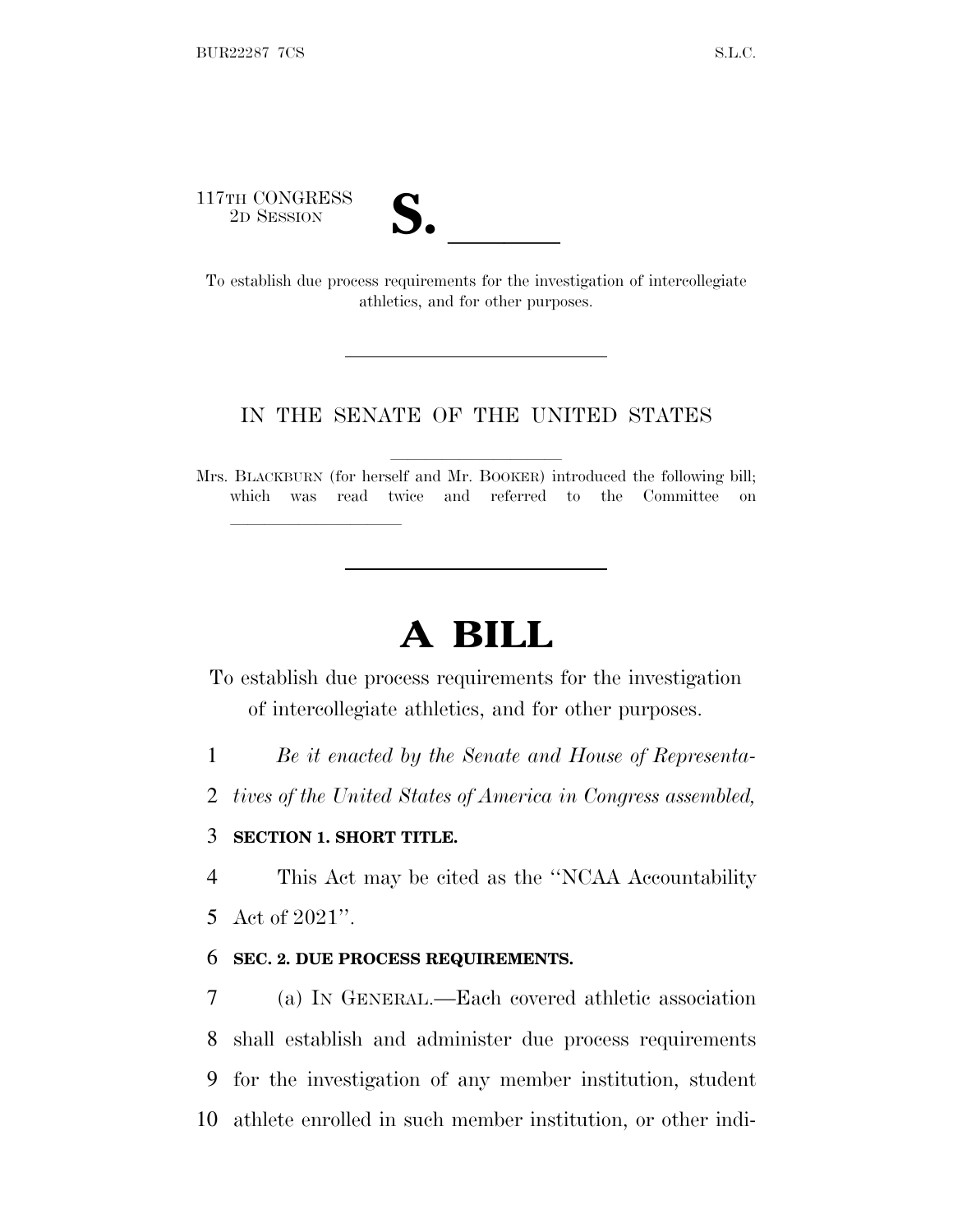vidual for any alleged infraction of the covered athletic as- sociation's bylaws or failure to meet the conditions and obligations of membership if the matter cannot be resolved without a formal investigation, consistent with the fol-lowing:

 (1) If the covered athletic association initiates an investigation into a member institution, the cov- ered athletic association shall provide written notice to the member institution detailing the nature of the inquiry by not later than 60 days after the covered athletic association receives information indicating that a bylaw violation may have occurred, and that the covered athletic association has determined that an investigation is warranted. The notice shall in- clude, to the extent such information is available, the following:

- (A) Each program under investigation.
- (B) All persons under investigation.

 (C) The specific alleged violations under investigation.

 (D) Each date or time period an alleged 22 violation may have occurred.

 (E) The rights and resources available to the accused.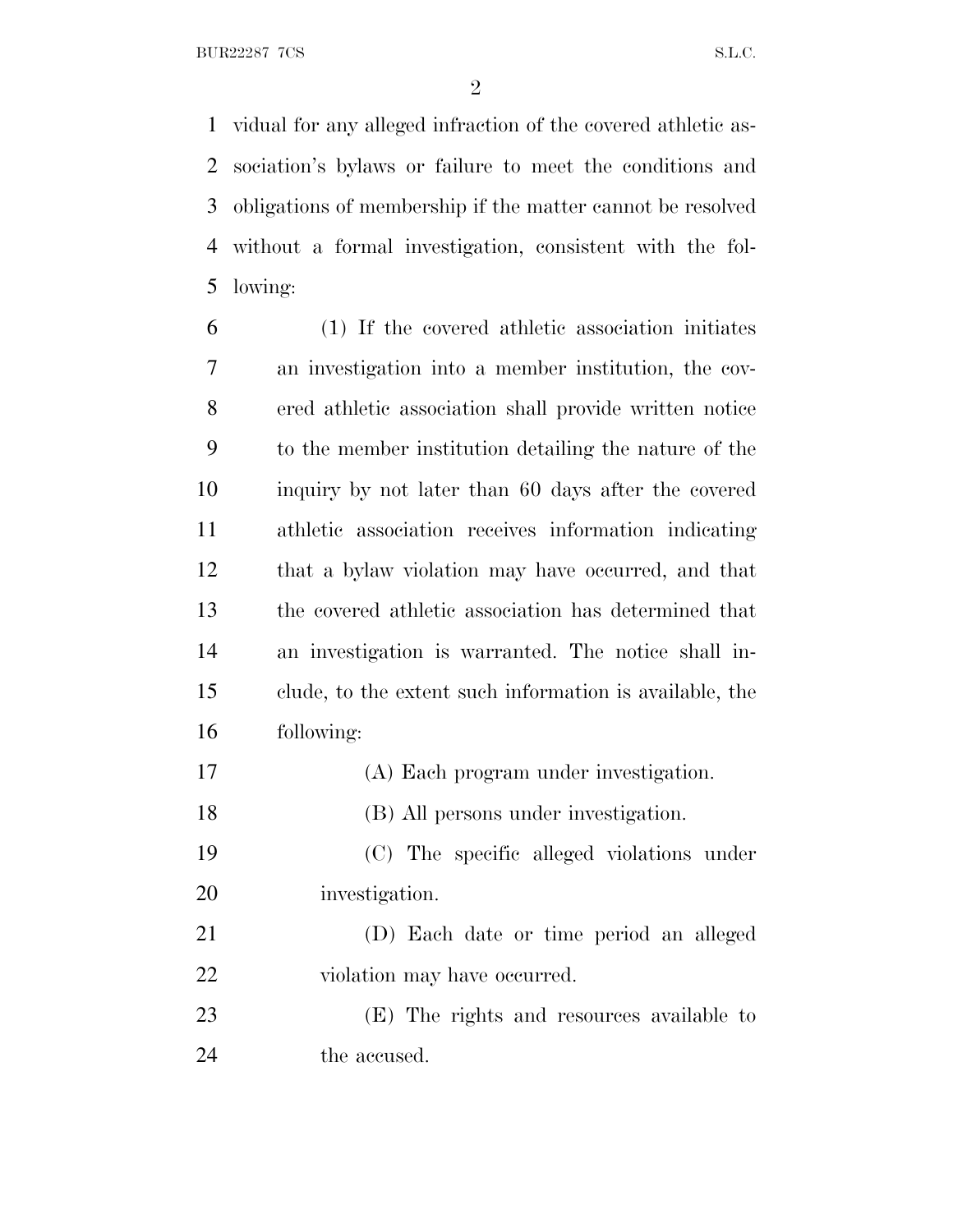BUR22287 7CS S.L.C.

| $\mathbf{1}$   | (2) The notice under paragraph $(1)(C)$ shall be        |
|----------------|---------------------------------------------------------|
| $\overline{2}$ | limited to possible violations occurring not earlier    |
| 3              | than 2 years before the date the notice is provided     |
| $\overline{4}$ | to the member institution. The covered athletic asso-   |
| 5              | ciation shall thereafter promptly notify the member     |
| 6              | institution of any other relevant information discov-   |
| 7              | ered in the course of the investigation.                |
| 8              | (3) Prior to commencing any enforcement pro-            |
| 9              | ceeding, the covered athletic association shall provide |
| 10             | the member institution with a notice of allegations     |
| 11             | not later than 8 months after the notice of inquiry     |
| 12             | is received under paragraph (1), which shall include    |
| 13             | the following:                                          |
| 14             | (A) Details about each allegation.                      |
| 15             | (B) The potential penalties for each allega-            |
| 16             | tion.                                                   |
| 17             | (C) The information and factors the cov-                |
| 18             | ered athletic association considered in its deter-      |
| 19             | mination to file charges.                               |
| 20             | (D) The rights and resources available to               |
| 21             | the member institution and involved individuals.        |
| <u>22</u>      | $(4)$ Not earlier than 60 days after the notice of      |
| 23             | allegations is received, there shall be a hearing be-   |
| 24             | fore the covered athletic association's infractions     |
| 25             | committee or body with authorization to hear cases      |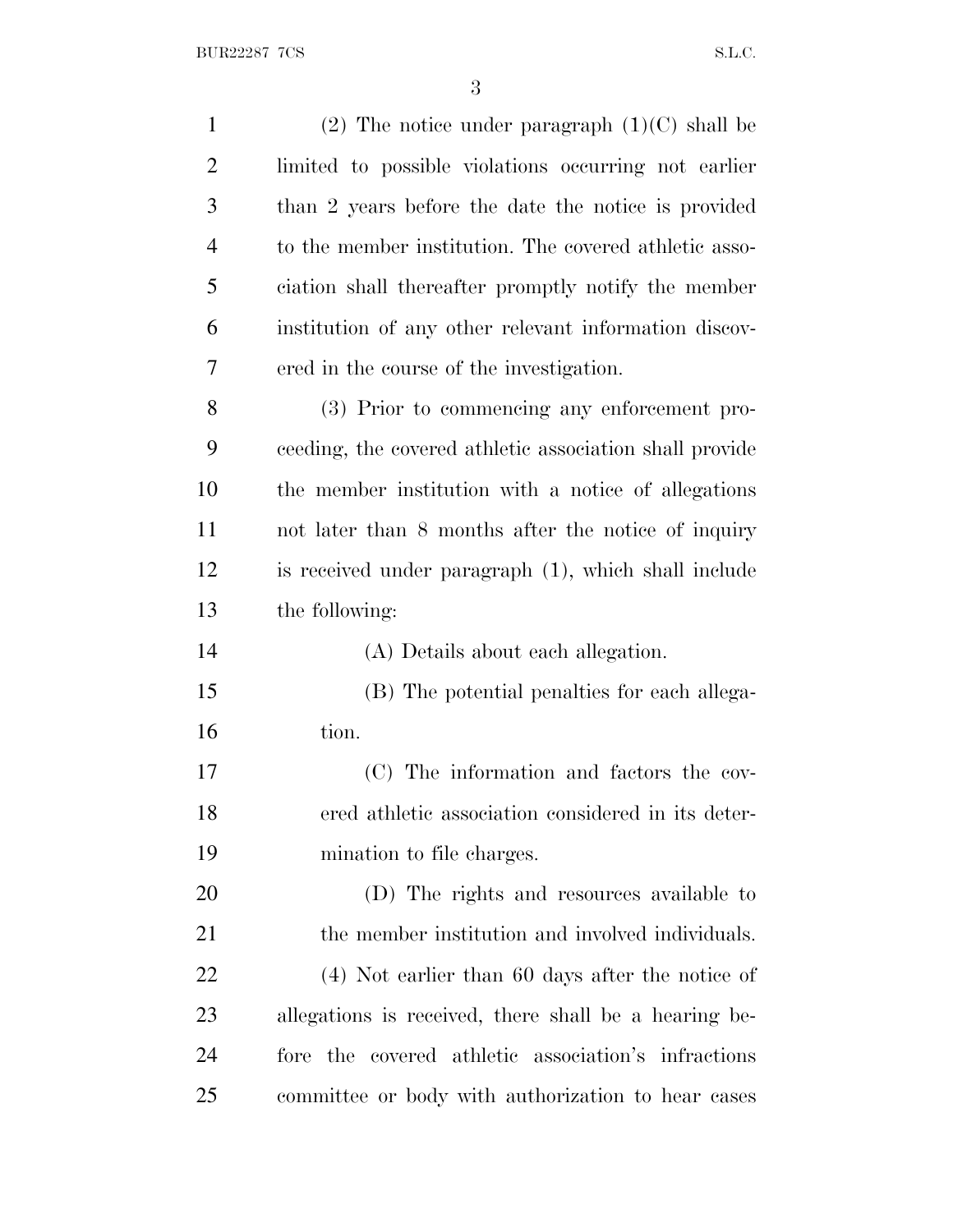and prescribe punishments to member institutions which shall conform to the following requirements: (A) The hearing shall commence not later than 1 year after the notice is provided under paragraph  $(1)$ . (B) No information from confidential sources may be offered into evidence or form the basis for any decision. (5) In the event that there is any dispute re- garding the covered athletic association's punish- ment of a member institution, the member institu- tion may compel entry into arbitration conducted in accordance with the standard commercial arbitration rules of an established major national provider of ar- bitration and mediation services based in the United States, which will provide an independent review and binding decision. The arbitration shall be conducted by a three-person panel. The covered athletic asso- ciation and member institution shall each appoint one arbitrator of their respective choosing. The third arbitrator shall be appointed in agreement by the two arbitrators appointed by each party. (6) The covered athletic association shall con-duct its enforcement proceedings and investigations

in a fair and consistent manner, and the penalties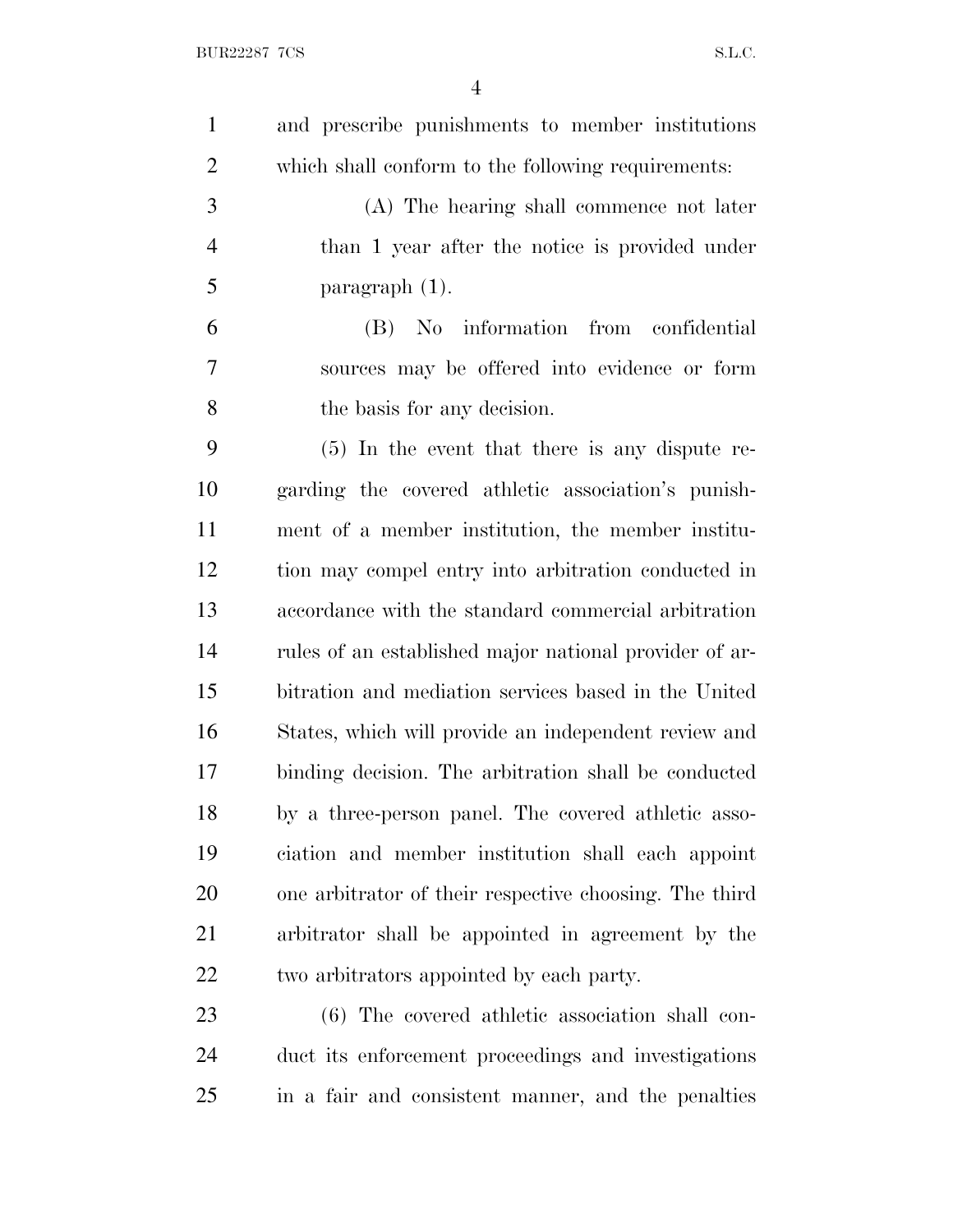issued against member institutions for bylaw infrac- tions shall be equitable with respect to severity of the infraction and the member institution's history of infractions.

 (7) The covered athletic association shall not disclose information relating to an ongoing investiga- tion into a member institution until formal charges are filed in the notice of allegations submitted under paragraph (3). The member institution shall have discretionary authority to disclose any information relating to an ongoing investigation, and no informa- tion relating to an ongoing investigation shall be subject to any disclosure requirement under State law.

 (b) REPORT.—A covered athletic association shall submit an annual report to the Attorney General summa- rizing its enforcement proceedings, investigations, and issuance of punishments to member organizations under this Act over the preceding year. A covered athletic asso- ciation shall submit an annual report to each State Attor- ney General (and the Attorney General for the District of Columbia) summarizing its enforcement proceedings, investigations, and issuance of punishments to member in-stitutions headquartered in the State.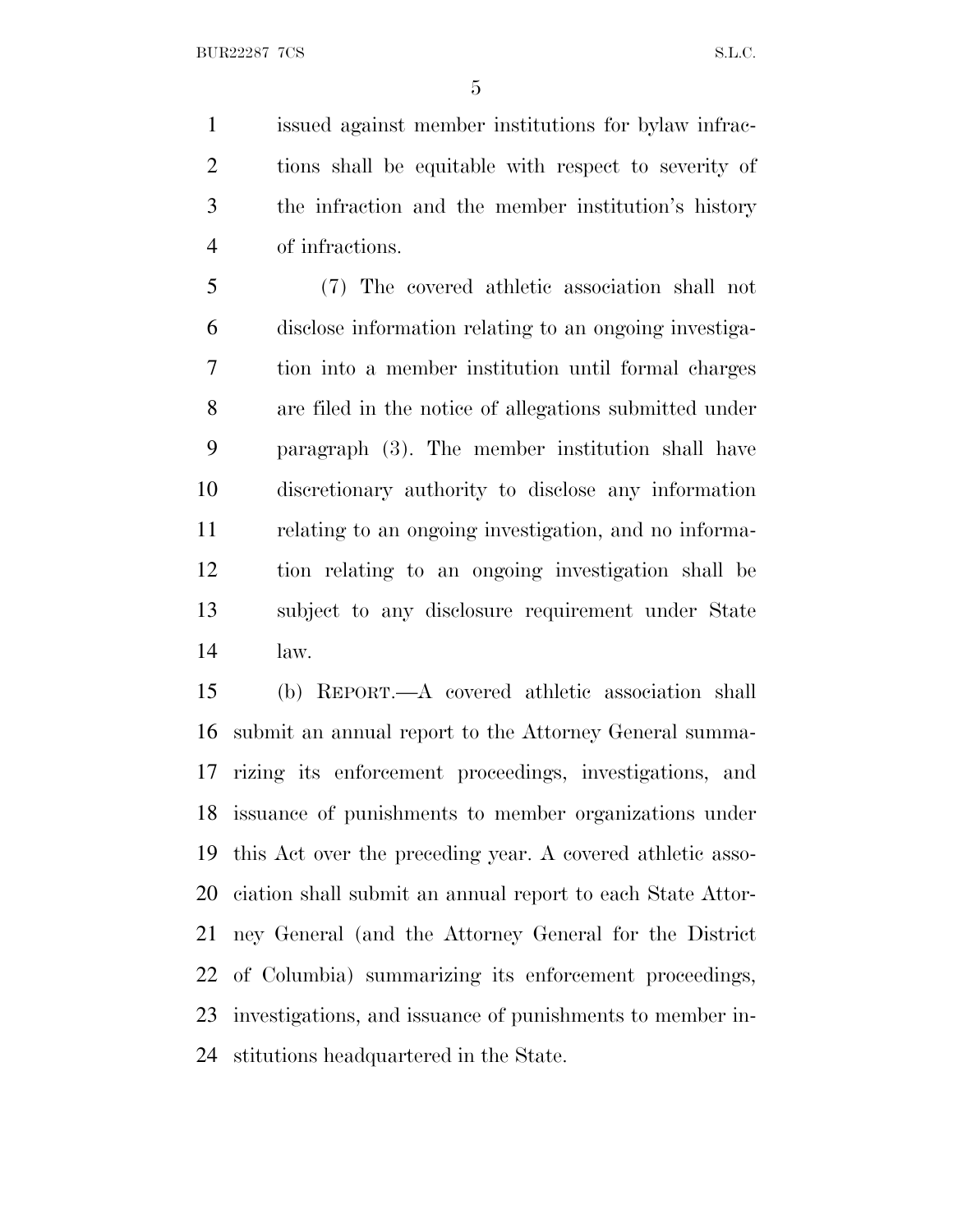## **SEC. 3. LIMITATION.**

 The privileges of membership of any member institu- tion in the covered athletic association may not be im- paired as a consequence of any rights granted under this Act.

#### **SEC. 4. ENFORCEMENT.**

 (a) PROCEDURES.—The Attorney General shall es-tablish procedures—

 (1) for individuals and entities to file written, signed complaints respecting potential violations of this Act by a covered athletic association or any per-son acting as an agent thereof;

 (2) for the investigation of those complaints which have a substantial probability of validity;

 (3) for the investigation of such other violations of this Act as the Attorney General determines to be appropriate; and

 (4) for the evaluation of a covered athletic asso- ciation's annual report to determine compliance with this Act.

 (b) INVESTIGATIONS AND HEARINGS.—In conducting investigations and hearings pursuant to this section, the following shall apply:

 (1) Any hearing so requested shall be conducted before an administrative law judge of the Depart-ment of Justice determined by the Attorney General.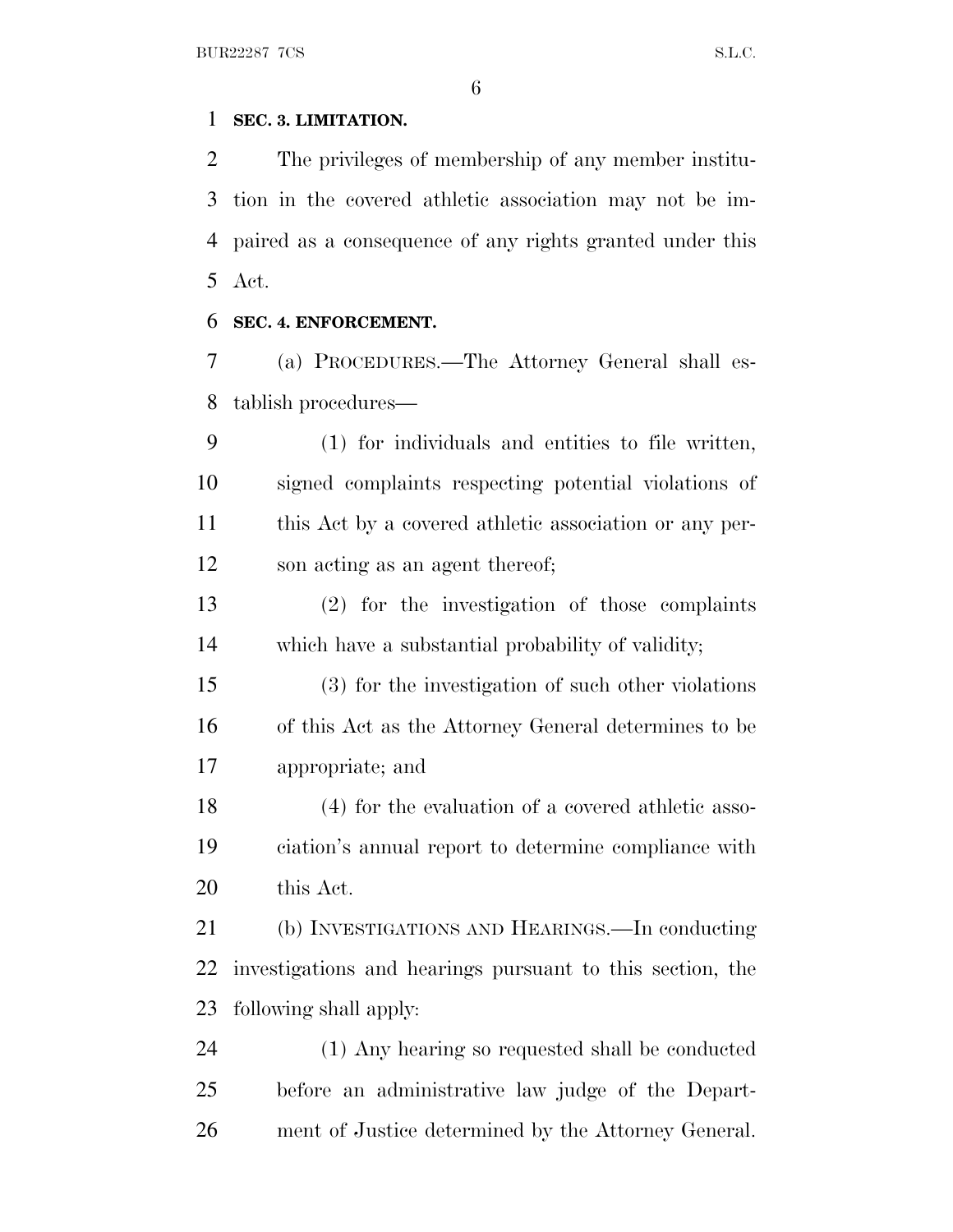BUR22287 7CS S.L.C.

 The hearing shall be conducted in accordance with the requirements of section 554 of title 5, United States Code. The hearing shall be held at the near- est practicable place to the place where the person or covered athletic association resides or of the place where the alleged violation occurred. If no hearing is so requested, the Attorney General's imposition of the order shall constitute a final and unappealable order. (2) Officers and employees of the Department

 of Justice (including the administrative law judges referred to in paragraph (1)) shall have reasonable access to examine evidence of any person or covered athletic association being investigated.

 (3) If the administrative law judge determines, upon the preponderance of the evidence received, that a person or covered athletic association named in the complaint has violated the statute, the admin- istrative law judge shall state his findings of fact and issue and cause to be served on such person or covered athletic association an order as follows:

 (A) The administrative law judge shall order the person or covered athletic association to cease and desist from such violations and to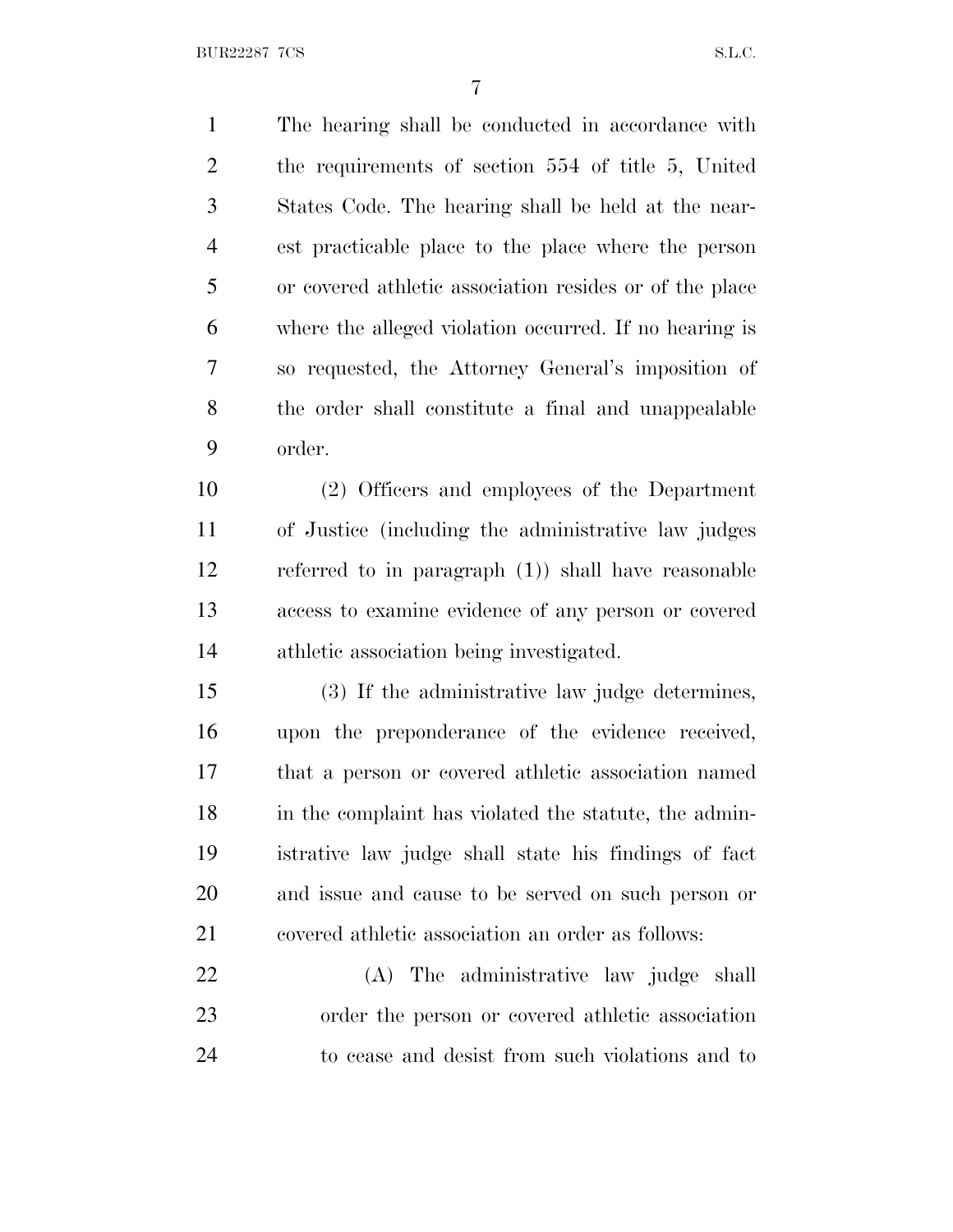| $\mathbf{1}$   | pay a civil penalty in an amount of not less          |
|----------------|-------------------------------------------------------|
| $\overline{2}$ | than \$10,000 and not more than \$15,000,000.         |
| 3              | (B) In determining the amount of the pen-             |
| $\overline{4}$ | alty, due consideration shall be given to the         |
| 5              | good faith of the covered athletic association or     |
| 6              | person, the seriousness of the violation, and the     |
| 7              | history of previous violations.                       |
| 8              | (C) The administrative law judge may                  |
| 9              | order the permanent removal of any member of          |
| 10             | covered athletic association's governing<br>the       |
| 11             | body in the case of a violation.                      |
| 12             | (4) The Attorney General may, not earlier than        |
| 13             | 30 days after providing notice thereof to the person  |
| 14             | or covered athletic association, commence a hearing   |
| 15             | before an administrative law judge of the Depart-     |
| 16             | ment of Justice for any alleged violation of this Act |
| 17             | by that person or covered athletic association. The   |
| 18             | administrative law judge may impose a civil penalty   |
| 19             | for any violation determined to have occurred.        |
| 20             | (5) Administrative law judges may, if necessary,      |
| 21             | compel by subpoena the attendance of witnesses and    |
| 22             | the production of evidence at any designated place    |
| 23             | or hearing case of contumacy or refusal to obey a     |
| 24             | subpoena lawfully issued under this paragraph and     |
| 25             | upon application of the Attorney General, an appro-   |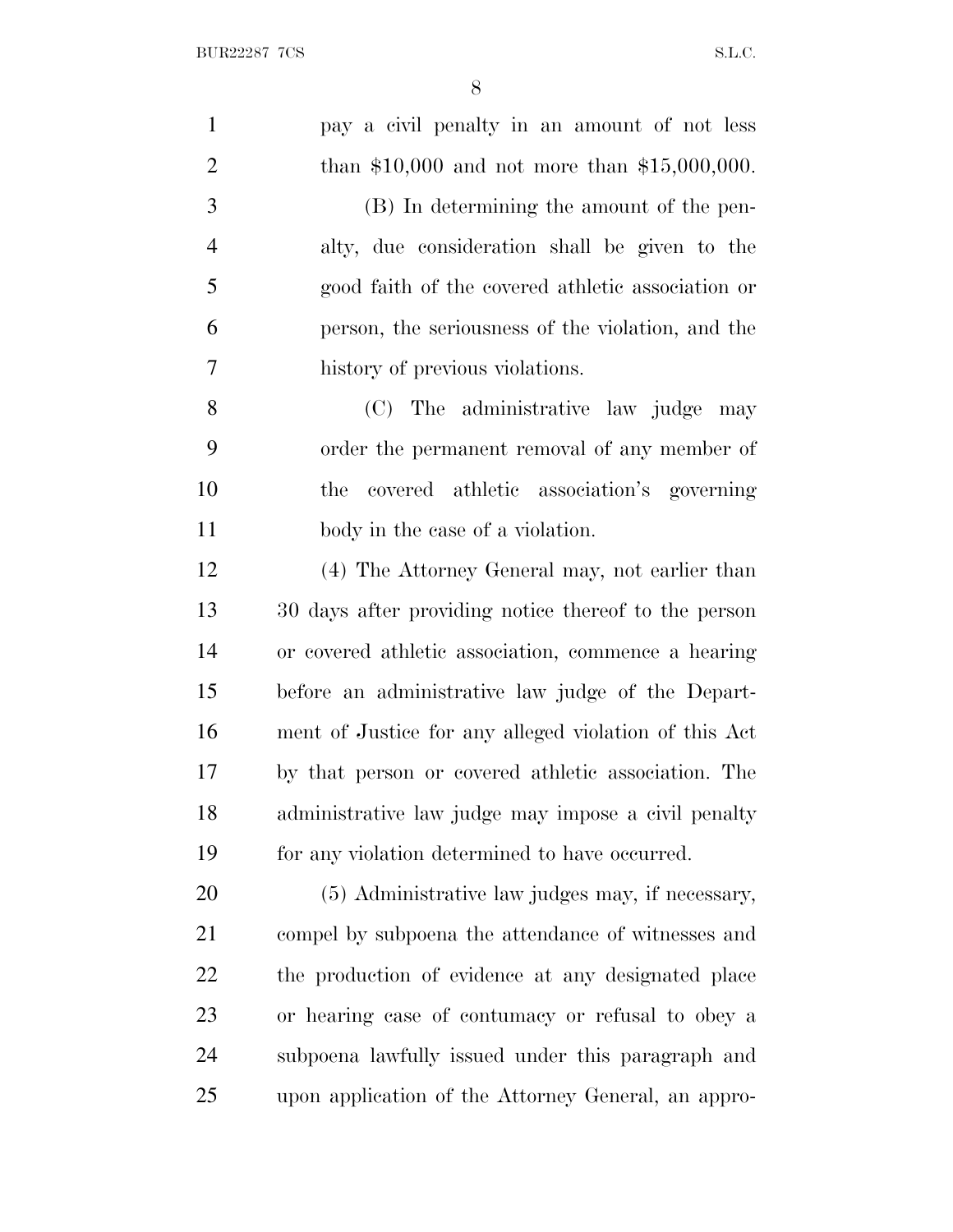priate district court of the United States may issue an order requiring compliance with such subpoena and any failure to obey such order may be punished by such court as a contempt thereof.

 (6) The decision and order of an administrative law judge shall become the final agency decision and order of the Attorney General unless, within 30 days after the administrative law judge issues such order, the Attorney General modifies or vacates the deci- sion and order, in which case the decision and order of the Attorney General shall become a final order under this subsection.

 (7) A person or covered athletic association ad- versely affected by a final order (including an order for assessment of a civil penalty) under this section may, within 45 days after the date the final order is issued, file a petition in the Court of Appeals for the appropriate circuit for review of the order.

#### **SEC. 5. DEFINITIONS.**

In this Act:

 (1) COVERED ATHLETIC ASSOCIATION.—The term ''covered athletic association'' means an inter- state athletic association, conference, or other orga-nization with authority over intercollegiate athletics